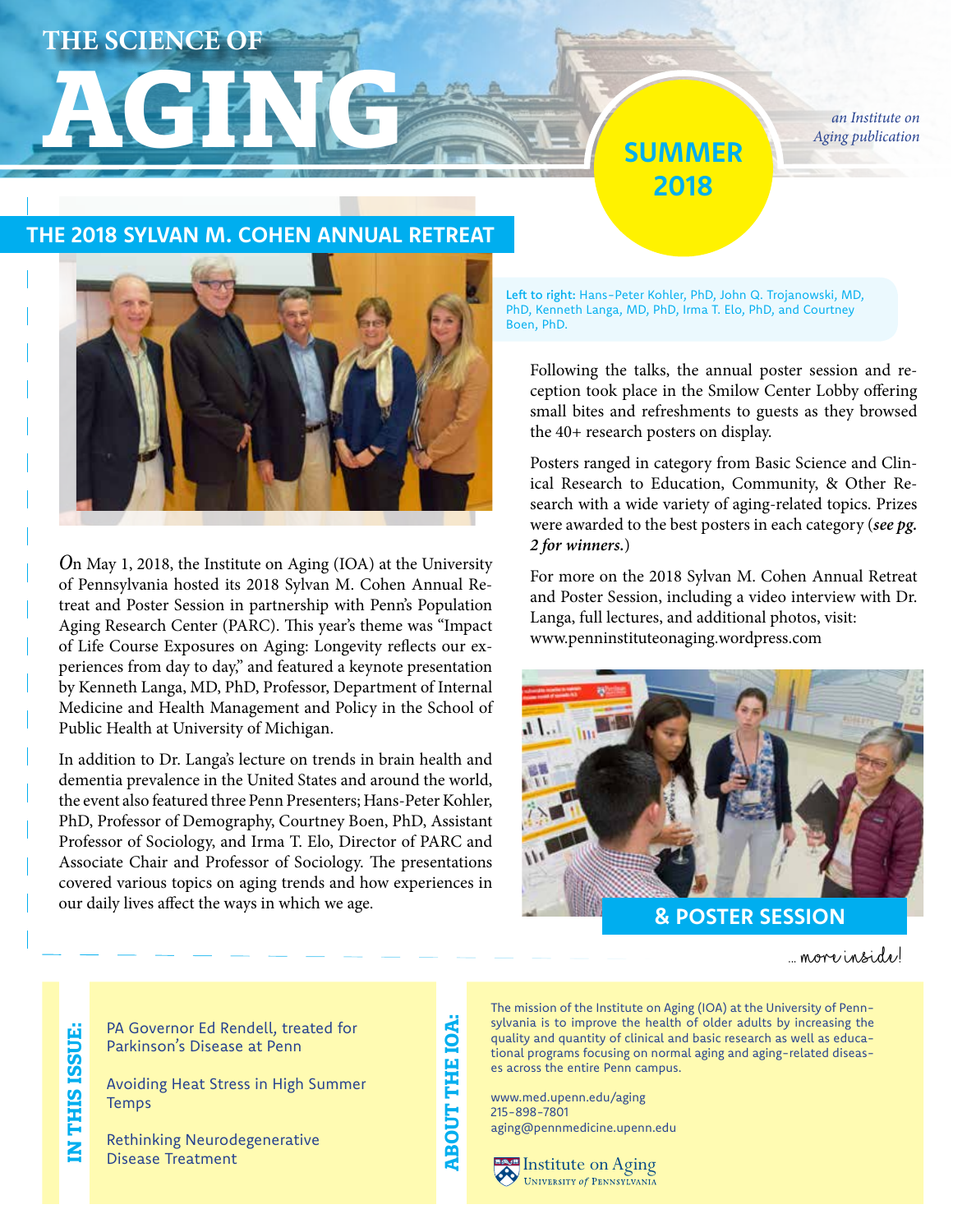











## *FORMER PA GOVERNOR ED RENDELL*

## **REVEALS** *PARKINSON'S DISEASE* **DIAGNOSIS; TREATED AT PENN**

Former Pennsylvania Governor, Ed Rendell, age 74, recently revealed he has Parkinson's disease, three years after being diagnosed at Penn Medicine. Finally ready to share his story, the Governor made the announcement at a press conference at Pennsylvania Hospital alongside Penn's Matthew Stern, MD, director emeritus of the Parkinson's Disease and Movement Disorder's Center, Amy Gutmann, University of Pennsylvania President, and other Penn officials.

"The reason I'm going public today, I want to send a message," said Gov. Rendell, quoted in Philly.com. "Get in to see a doctor, get a diagnosis, and get treatment. Parkinson's disease is not a death sentence."

The Governor first came to Penn Medicine with some troubling symptoms including a tremor, and soon learned he indeed had Parkinson's disease. While

he was not ready to share his story in the beginning, his decision to make his diagnosis public is helping to shine a light on what a Parkinson's diagnosis really means.

Roughly 1 million people are living with Parkinson's disease in the United States, making it the second most common neurodegenerative disease. However, despite its prevalence, misconceptions about the disease persist.

For example, while there are genetic forms of Parkinson's, most patients do not actually carry



Matthew Stern, MD and Governor Rendell | Photo credit: Penn Medicine News

one of the genes, showing that other factors are at play.

Additionally, many assume that Parkinson's is only a movement disorder. The truth is that other non-motor symptoms are common, such

#### "Get in to see a doctor, get a diagnosis, and get treatment."

as sleep disorders, depression, bladder symptoms, fatigue, and limb pain. The good news is that many of these symptoms are treatable.

"Many patients worry that their life is over, and the truth is that it's not," said Stern. "With a personalized, comprehensive treatment approach, involving a mix of

medications, exercise, and other ancillary health services, patients can continue living their lives."

**For the full Penn Medicine News story, visit:** https://www.pennmedicine.org/news/news-blog/2018/june

FROM TOP TO BOTTOM:

1st PLACE BASIC SCIENCE: **"Regulation of Histone Dynamics and aging Mechanisms by Rap1" | Authors: Shufei Song (presenter), William Svitko, Javier Perez, F. Brad Johnson | Affiliation:** Biochemistry and Molecular Biophysics; Department of Pathology and Laboratory Medicine

**2nd PLACE BASIC SCIENCE: "Loss of mGIuR Signaling exacerbates age-related sleep loss and reduces lifespan" | Authors:** Sarah Ly (presenter), Nirinjini Maidoo **| Affiliation:**  Neuroscience Graduate Group

**1st PLACE CLINICAL RESEARCH: "Susceptibility to dementia and resilience to Alzheimer's pathology in the oldest-old" | Authors:** John L. Robinson (presenter), Maria M. Corrada, Gabor G. Kovacs, Myrna Dominique, Carrie Caswell, Sharon Xie, Virginia M.-Y. Lee, Claudia H. Kawas, and John Q. Trojanowski **| Affiliation:** Center for Neurodegenerative Disease Research (CNDR)

**2nd PLACE CLINICAL RESEARCH: "When Caregiving Ends: The Experiences of Former Family Caregivers of People with Dementia" | Author:** Kristin Corey (presenter) **| Affiliation:** NewCourtland Center for Transitions and Health

**1st PLACE EDUCATION, COMMUNITY, & OTHER RESEARCH: "Cross-National Differences in Cognitive Aging" | Author:** Jordan Weiss **| Affiliation:** Population Studies Center

**2nd PLACE EDUCATION, COMMUNITY, & OTHER RESEARCH: "Comparing Sleep Variables Across Clinical Dementia Rating Scale Scores" | Authors:** Sonia Talwar (presenter), Miranda V. McPhillips, Quratul-Ain Kaiser, Justine Sefcik, Laurel Caffee, Nancy Hodgson **| Affiliation:** School of Nursing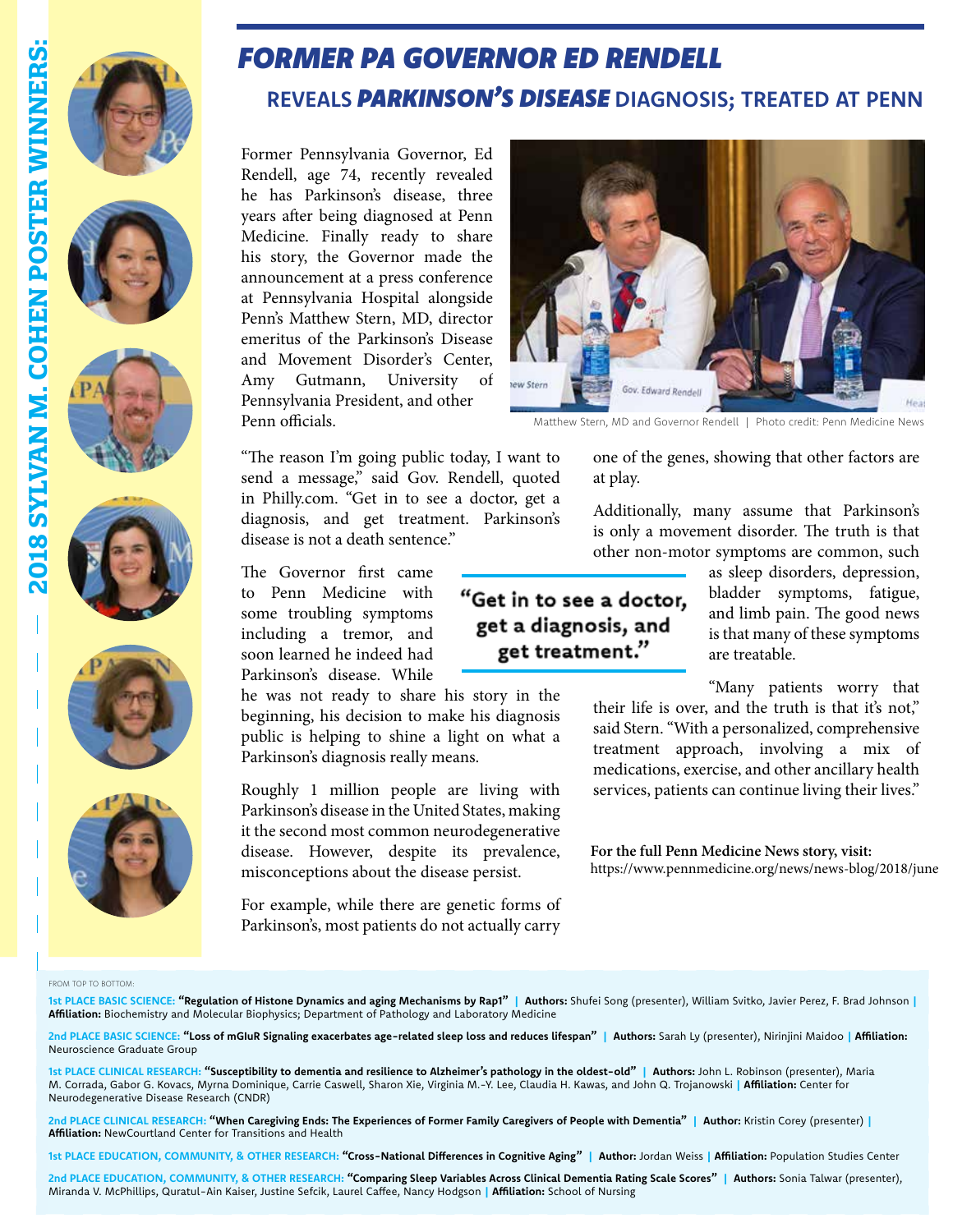# *HEAT STRESS* AVOID *HEAT STRESS HOW TO*

As Temperatures Rise, So Does Your Risk For Heat-Related Illness

## **DRINK LOTS OF WATER + AVOID CAFFEINE & ALCOHOL.**

**STAY COOL.** TAKE A COOL SHOWER OR BATH, TURN ON AIR CONDITIONING OR VISIT SOMEWHERE THAT OFFERS IT, LIKE A NEIGHBOR'S HOUSE OR PUBLIC LIBRARY, AND WEAR LOOSE, LIGHT-COLORED CLOTHING.

## **AVOID THE SUN + WEAR SPF 15 OR GREATER.**

**PACE YOURSELF.** REST OFTEN IN COOL OR SHADED AREAS + LIMIT PHYSICAL ACTIVITY.

**EAT LIGHTLY.** AVOID HOT FOODS AND HEAVY MEALS, LIMIT USE OF YOUR STOVE AND OVEN, AND EAT COOL FOODS LIKE FRUITS AND VEGGIES.

#### **Tips courtesy of: www.pcacares.org**

## **Rethinking Neurodegenerative Disease Treatment: Target Multiple**

#### Pathological Proteins, Not Just One

Nearly all major neurodegenerative diseases – from Alzheimer's to Parkinson's – are defined and diagnosed by the presence of one of four proteins that have gone rogue: tau, amyloidbeta (Aβ), alpha-synuclein (α-syn), or TDP-43. As such, investigational drugs and studies aimed at preventing or slowing the disease often hone in on just one of these respective proteins. However, targeting multiple proteins—known as "proteinopathies"—at once may be the real key, according to a recent study published in Brain by Penn Medicine researchers.

These so-called "proteinopathies"—misfolded proteins that accumulate and destroy neurons co-exist in varying degrees across all of the different neurodegenerative disorders and may instigate each other to drive disease severity in many aging patients. The prevalence of these copathologies suggests that each disease may ultimately require combination therapy targeting multiple disease proteins, and not just a single therapy, in patients with both early and later-stage disease.

"Historically, the focus of most clinical trials has been on targeting the primary pathological proteins of a given neurodegenerative disease such as deposits of tau and Aβ for Alzheimer's disease, but we see now that many of these disease-related aggregated proteins affect most older patients across a full spectrum of clinical and neuropathological presentations," said senior author John Q. Trojanowski, MD, PhD, professor of Pathology and Laboratory Medicine and director of the IOA. "This gives us additional leverage to find ways to detect patients' specific proteinopathies with increasingly sophisticated biomarker and imaging technologies. This will allow us, and other researchers, to better match participants with specific targeted therapies in clinical trials."

## **IOA TEAM**

John Q. Trojanowski, MD, PhD **Director** 

F. Bradley Johnson, MD, PhD Associate Director

M. Kathryn Jedrziewski, PhD Deputy Director

Nicolette Patete Calcavecchia Digital Media Specialist

Ebony Fenderson Financial Administrative Coordinator

Elizabeth Yannes Penn Medicine Development

Hannah Messinger Penn Medicine Communications

#### **NEED MORE IOA NEWS?**

Subscribe to our monthly e-newsletter by visiting our website or emailing: aging@pennmedicine.upenn.edu

#### **MAKE A GIFT**

To support aging-related research & care at Penn's Institute on Aging, please contact: Liz Yannes, Penn Medicine Development elyannes@upenn.edu 215-573-4961

#### **BECOME A FELLOW**

Learn more at: www.med.upenn.edu/aging/fellows.html

#### **EXTERNAL ADVISORY BOARD (EAB)**

Meet our External Advisory Board at: www.med.upenn.edu/aging/ ExternalAdvBoard.html

#### **STAY CONNECTED**

www.facebook.com/pennaging

www.twitter.com/pennaging

www.youtube.com/penninstituteonaging

www.penninstituteonaging.wordpress.com